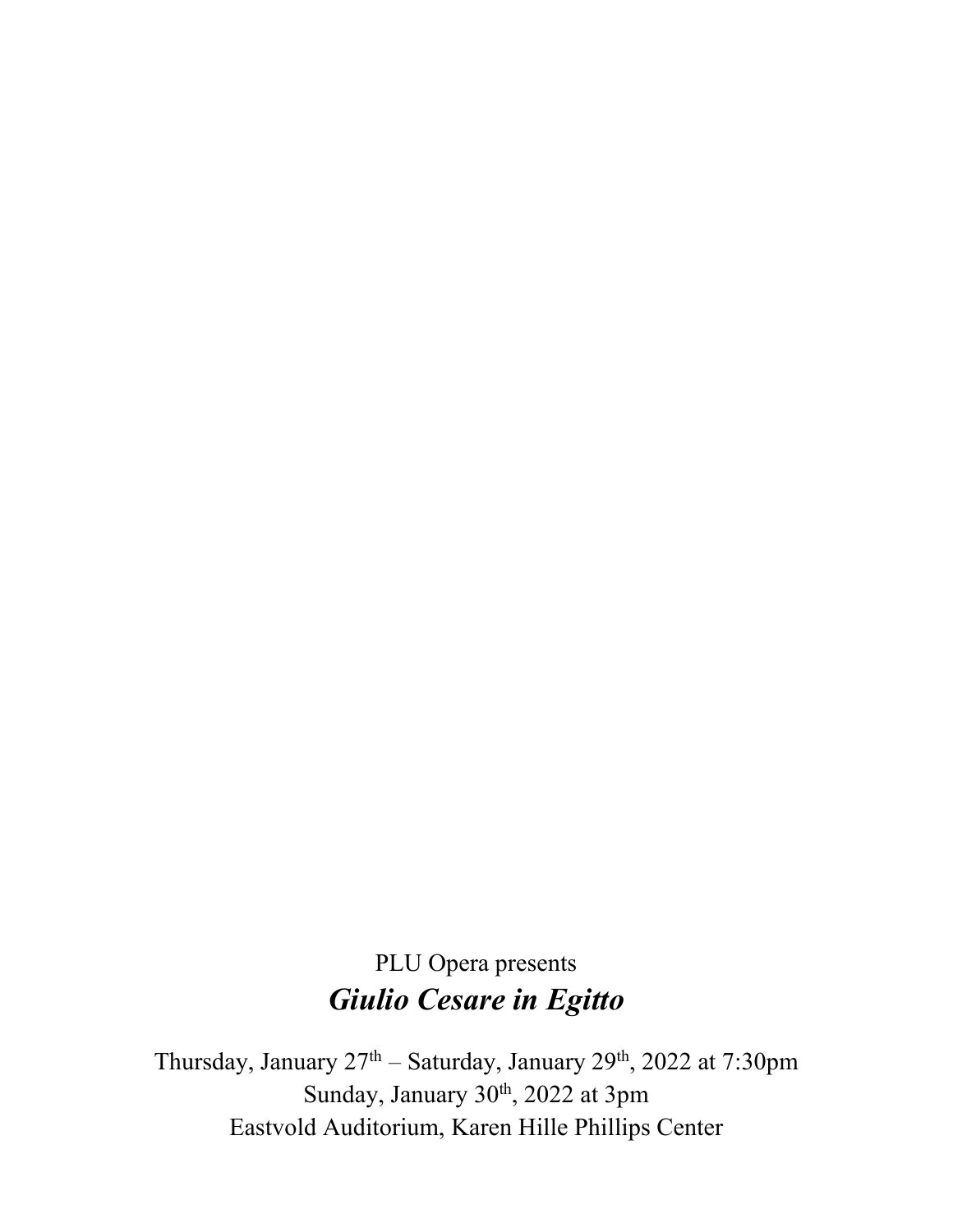PLU Opera presents

## *Giulio Cesare in Egitto (Julius Caesar in Egypt)*

composed by Georg Frideric Handel (1685-1759) libretto by Nicola Francesco Haym world premiere: King's Theatre, London, 1724

> James Brown, *conductor/music director* Barry Johnson, *stage director* Sheila Bristow, *rehearsal pianist* Barry Johnson, *costume designer* Art Giddings, *stage services* Henry Hossner, *stage manager* Lizveth Delgado-Olvera, *stage manager*

Thursday, January  $27<sup>th</sup>$  – Saturday, January  $29<sup>th</sup>$ ,  $2022$  at 7:30pm Sunday, January 30<sup>th</sup>, 2022 at 3pm Eastvold Auditorium, Karen Hille Phillips Center

Welcome to Eastvold Auditorium.

**Masks must be worn at all times while indoors and for the duration of the performance.** Please disable the audible signal on all watches and cellular phones for the duration of the concert. Use of cameras, recording equipment and all digital devices is not permitted in the concert hall.

### **PROGRAM**

*There will be an intermission after Act I of Giulio Cesare in Egitto*

### **CAST**

| <b>Giulio Cesare, Dictator of the Roman Empire</b> | Arthur Keast $(1/27, 1/29)$   |
|----------------------------------------------------|-------------------------------|
|                                                    | Hugh Davis (1/28, 1/30)       |
| <b>Cleopatra, Queen of Egypt</b>                   | Ellie O'Brien $(1/27, 1/29)$  |
|                                                    | Mackenzie Taylor (1/28, 1/30) |
|                                                    | Kaitlyn Ochs (cover)          |
| Tolomeo, her brother, King of Egypt                | Maria-Viktoria Kovalsky       |
|                                                    | Ella Ekstedt (cover)          |
| Cornelia, widow of Pompeo                          | Rae Hyra (1/27, 1/29)         |
|                                                    | Caitlyn Babcock (1/28, 1/30)  |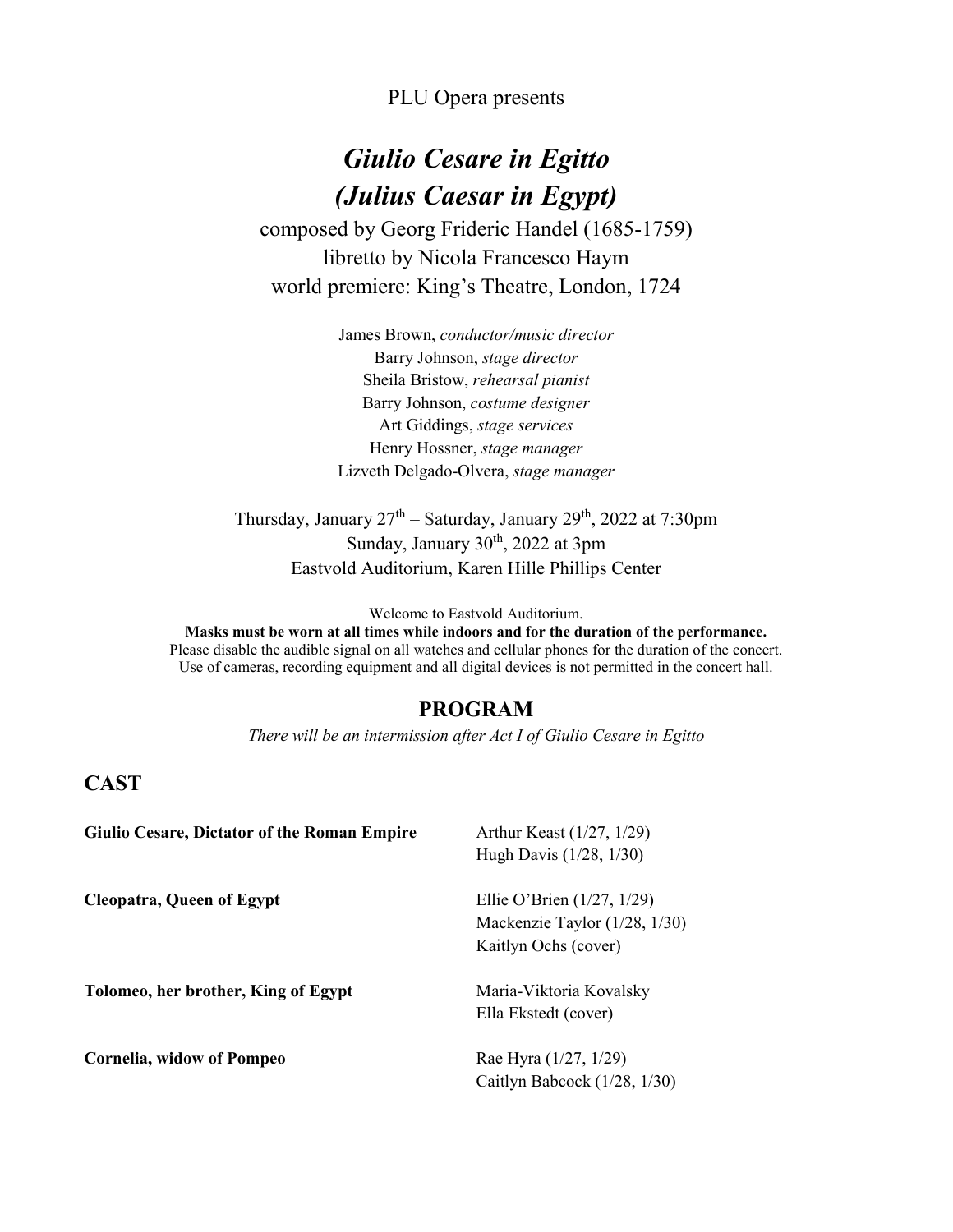Achilla, Tolomeo's General Trevor Hansen

**Nireno, Cleopatra's and Tolomeo's servant** Lillian Gundersen (1/27, 1/29)

### **CHORUS**

**Soprano Alto** Kylie Cordero **Ella Ekstedt** Emily Miller Lilla Seitz Hailey Wharton

**Tenor Bass** Joel Barkman Robert Cope-Powell Kendan Bendt Riley Penland Allen Benjamin Tugade TJ Rincon

### **DANCERS**

Hailey Wharton Madison Ashley

Sesto, her son Isabella Daltoso (1/27, 1/29) Caitlyn Carnahan (1/28, 1/30)

Robert Cope-Powell (cover)

**Curio, Caesar's General** Dominic Walker (1/27, 1/29) Emma Christensen (1/28, 1/30) Lilla Seitz (cover)

> Kaitlyn Ochs (1/28, 1/30) Hailey Wharton (cover)

Madison Ashley Emma Christensen (1/27, 1/29) Kenzi Locke Cassandra Felgar Hannah McVay Lillian Gundersen (1/28, 1/30)

Jackie Wray Dominic Walker (1/28, 1/30)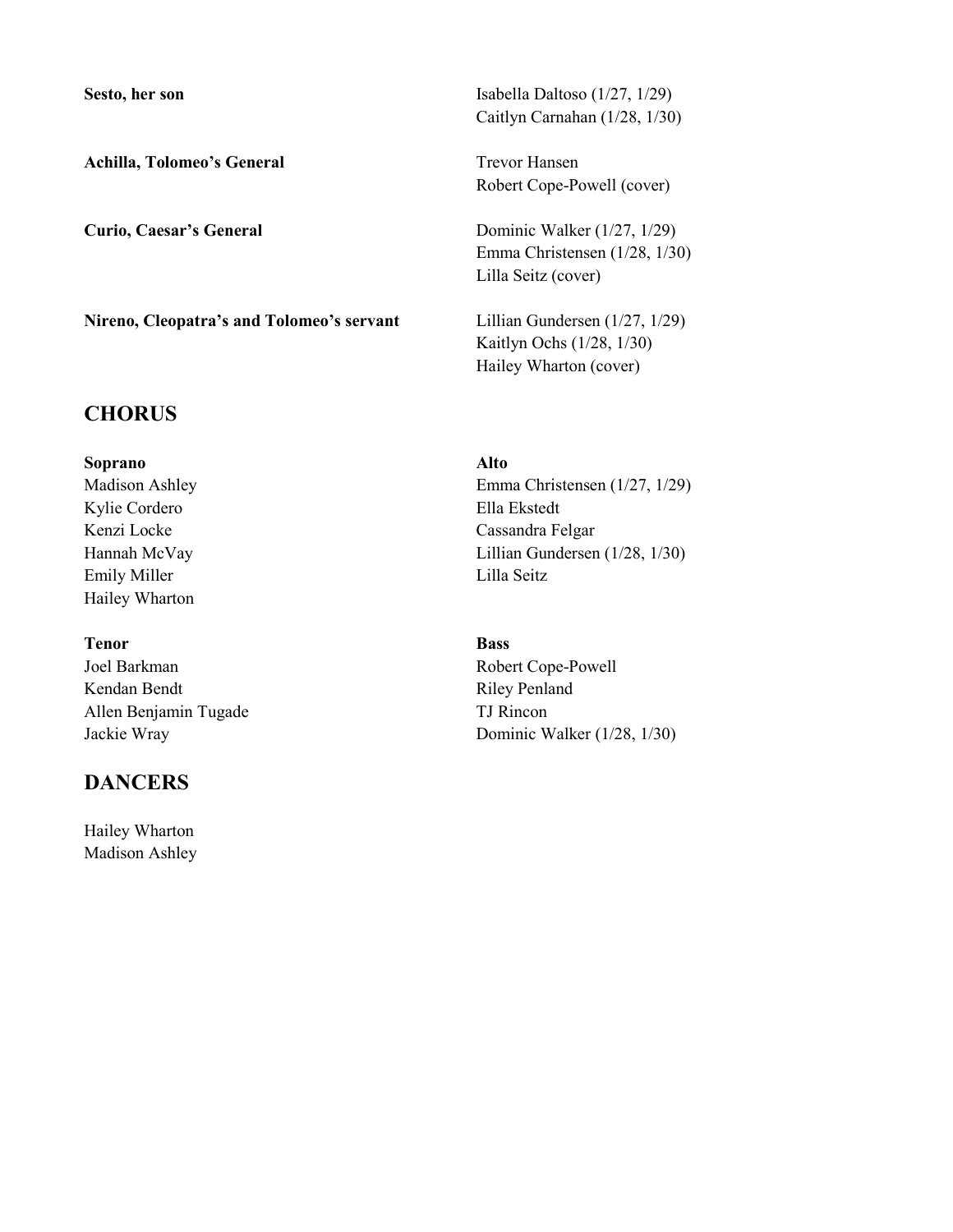## **PLU OPERA ORCHESTRA**

*\* PLU faculty, + PLU student*

| <b>Flute</b>       | $AJ$ Moore $+$<br>Blake Leahy +                                     |
|--------------------|---------------------------------------------------------------------|
| <b>Bassoon</b>     | Rorie Millward +                                                    |
| <b>Violin</b>      | Mary Manning, concertmaster<br>Naomi Southard +<br>Katrin St. Clair |
| Viola              | Padua Canty                                                         |
| <b>Cello</b>       | Rowena Hammill <sup>*</sup>                                         |
| <b>Bass</b>        | Anna Jensen *                                                       |
| Lute               | Elizabeth Brown <sup>*</sup>                                        |
| <b>Harpsichord</b> | Sheila Bristow <sup>*</sup>                                         |
| Organ              | Paul Tegels *                                                       |

### **Synopsis**

The action is based on the historical events of the Roman civil war of 48–47 BC. Julius Caesar (Giulio Cesare) has defeated his rival Pompey (Pompeo) and pursued him to Alexandria, capital of Egypt. The kingdom is ruled jointly by Cleopatra and her younger brother Ptolemy (Tolomeo), the last of the dynasty established in Egypt after its conquest by Alexander the Great. Pompeo has appealed to Tolomeo for arms and refuge.

### **Act 1**

Cesare enters Alexandria with his general Curio and his army to be met by Cornelia and Sesto, the wife and son of Pompey, who have come to sue for peace. Cesare agrees to embrace his enemy, but at that moment Tolomeo's general Achilla arrives with a greeting and gift from his king: Pompey's severed head. Disgusted Cesare sends Achilla back with an angry message for Tolomeo and a threatening promise that he will meet with the king at his palace before nightfall. Cornelia laments her loss and Sesto swears to avenge his dead father. In the palace at Alexandria, Cleopatra plots to take sole possession of the throne. When she learns of Tolomeo's betrayal of Pompey from his servant Nireno, she resolves to visit Cesare's camp and win his favor and aid. She and Tolomeo bicker before she steals away. Achilla tells Tolomeo of Cesare's angry reception of his gift and offers to accomplish his murder if Tolomeo grants him Cornelia as a reward. Tolomeo fears the growing strength of Rome under the leadership of Cesare and agrees. At the camp, Cesare presides over Pompey's funeral rites. In disguise, Cleopatra presents herself to Cesare as Lidia, a handmaiden in the palace, but one of noble birth, robbed of her birthright by Tolomeo. Captivated, Cesare promises to help her. Cleopatra and Nireno watch as Cornelia pays her last respects to her dead husband. Cornelia and Sesto plan to kill Tolomeo. Cleopatra comes forward and, though still disguised as Lidia, pledges the support of the Queen of Egypt, offering them the services of Nireno as a guide into the palace. Cesare meets with Tolomeo in an interview of frosty diplomacy. Nevertheless, he cautiously accepts the king's invitation of hospitality. Cornelia and Sesto confront Tolomeo. He is struck by Cornelia's beauty, but when Sesto challenges him to combat, he orders their imprisonment. Achilla offers Cornelia her freedom in return for her favors, but she angrily refuses. She and Sesto bid each other a sad farewell before the guards separate them.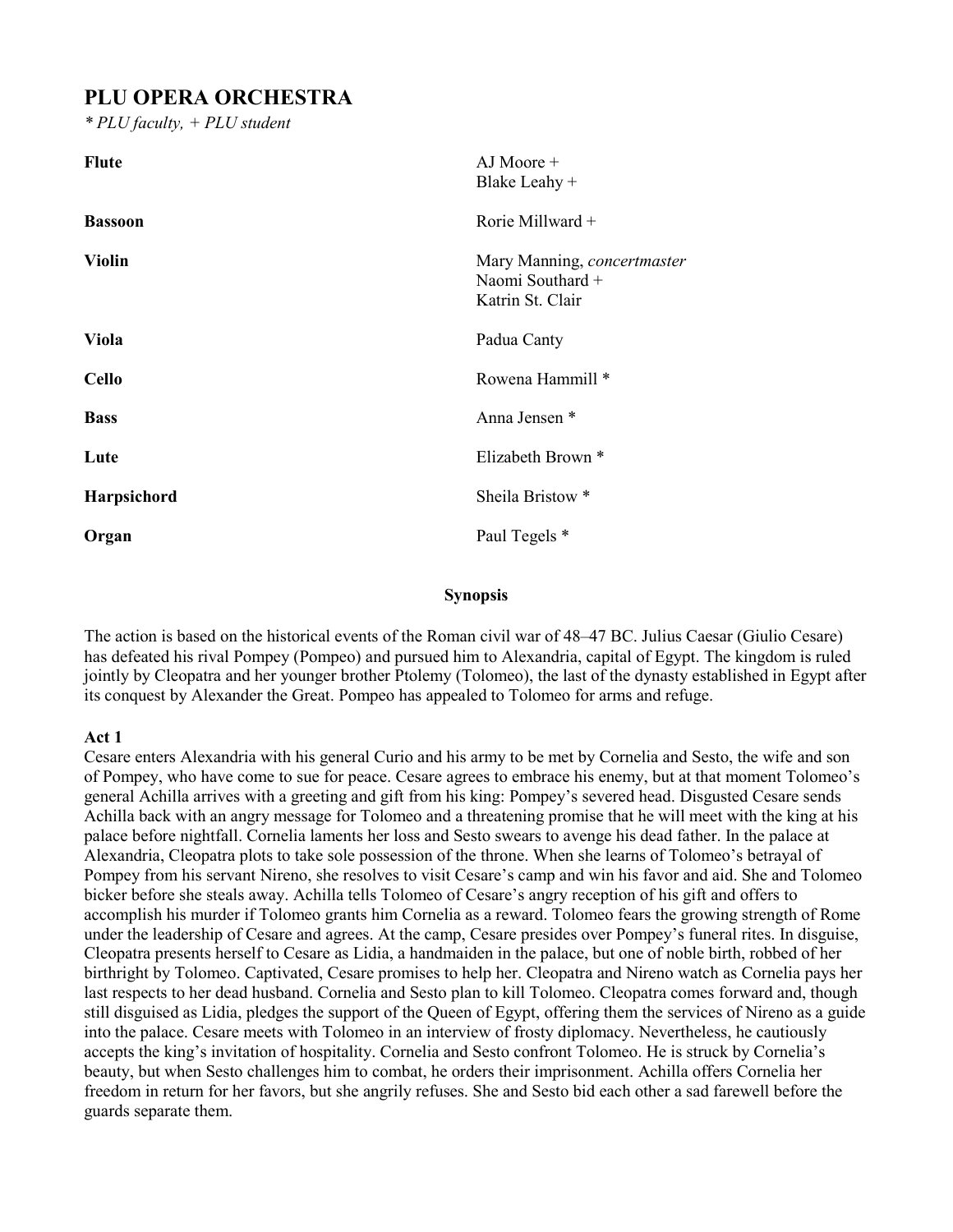### **Act 2**

With Nireno's help, Cleopatra has arranged an entertainment calculated to ensnare further the interest of Cesare. Lured by Nireno, he arrives and is enchanted by her song. Nireno assures Cesare that the supposed Lidia is deeply attracted and will wait for him later that night in her apartment. Cornelia, now Tolomeo's prisoner, laments her fate. She repulses Achilla once more, only to be met by the advances of Tolomeo himself. She resolves to take her own life, but is saved by Sesto who has escaped with the aid of Nireno, who also brings the news that Tolomeo has commanded she become one of his concubines. He will help to smuggle Sesto into the harem as well, where, unguarded, the king will be at his most vulnerable. In her apartment, Cleopatra waits for Cesare, pretending to be asleep when he enters. The lovers' tryst is interrupted by Curio, who has overheard Achilla's assassins searching the palace for Cesare. Cleopatra reveals her true identity to Cesare and begs him to fly to safety. Cesare refuses and goes to meet his enemy. Cleopatra prays to the gods to preserve him and the love she now truly feels for him. Fearing for her safety, Cleopatra attempts to flee but is chased and taken prisoner by Tolomeo and his soldiers. Cesare is believed to have plunged to his death in the harbor during the previous night's assault and Tolomeo promises to take a terrible revenge but she faces death with courage. Cesare, though, is not dead; the sea has cast him up onto the shore. Far from his armies, he prays to the breezes for help. Sesto and Nireno stumble across the wounded Achilla dying on the beach. Overheard by Cesare, he gives Sesto a seal, the sight of which will give the bearer authority to command his troops. As Achilla dies, Cesare takes the seal from Sesto and goes to assemble a force to storm the palace. Sesto finds new hope as revenge will soon be his. In prison, Cleopatra has prepared to take her own life. Cesare breaks in with his troops and rescues her. Believing himself to be victorious, Tolomeo sees no obstacle to his pursuit of Cornelia, but Sesto at last seizes his chance and kills him. The battle has been won and Cesare crowns Cleopatra as sole Queen of Egypt. She declares her allegiance to the Roman Empire. The lovers sing and all welcome the arrival of peace.